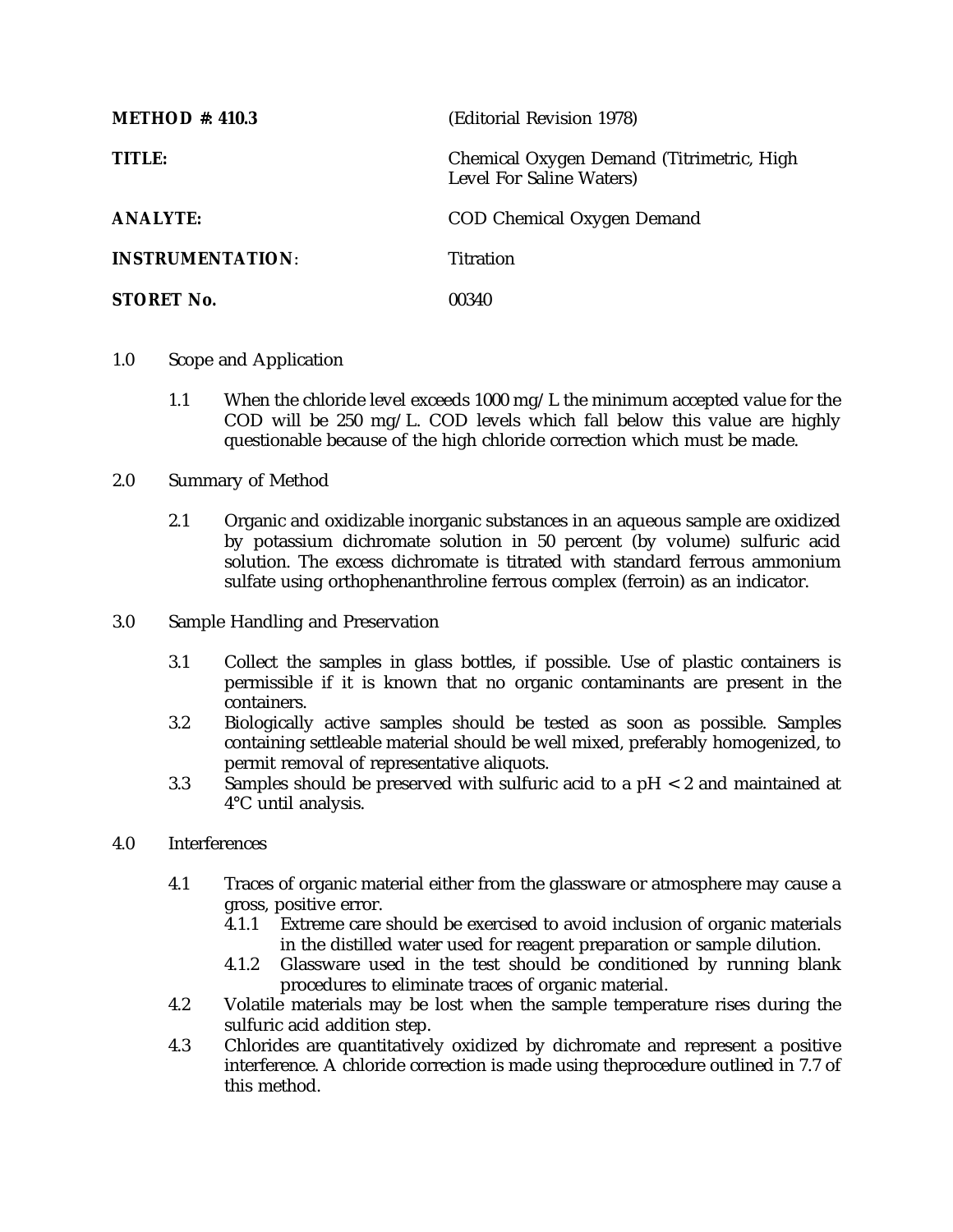## 5.0 Apparatus

- 5.1 Reflux apparatus: Glassware should consist of a 500 mL Erlenmeyer flask or a 300 mL round bottom flask made of heat-resistant glass connected to a 12 inch Allihn condenser by means of a ground glass joint. Any equivalent reflux apparatus may be substituted provided that a ground-glass connection is used between the flask and the condenser.
- 6.0 Reagents
	- 6.1 Standard potassium dichromate solution,  $(0.25 \text{ N})$ : Dissolve 12.2588 g of K<sub>2</sub>Cr<sub>2</sub>O<sub>7</sub>, primary standard grade, previously dried for 2 hours at 103°C in water and dilute to 1000 mL.
	- 6.2 Sulfuric acid reagent: Conc.  $H_2SO_4$  containing 23.5 g silver sulfate,  $Ag_2SO_4$ , per 4.09 kg. bottle. (With continuous stirring, the silver sulfate may be dissolved in about 30 minutes.)
	- 6.3 Standard ferrous ammonium sulfate, 0.250 N: Dissolve 98 g of Fe(NH<sub>4</sub>)<sub>2</sub>(SO<sub>4</sub>)<sub>2</sub>•6H<sub>2</sub>O in distilled water. Add 20 mL of conc. H<sub>2</sub>SO<sub>4</sub>, (6.7), cool and dilute to 1 liter. This solution must be standardized against the standard potassium dichromate solution (6.1) daily.
		- 6.3.1 Standardization: Dilute 25.0 mL of standard dichromate solution (6.1) to about 250 mL with distilled water. Add 20 mL conc. sulfuric acid (6.7). Cool, then titrate with ferrous ammonium sulfate titrant (6.3), using 10 drops of ferroin indicator (6.5).

Normality =  $[(mL K_2Cr_2O_7)(0.25)] / [mL Fe(NH_4)_2(SO_4)_2]$ 

- 6.4 Mercuric sulfate: Powdered HgSO<sub>4</sub>.<br>6.5 Phenanthroline ferrous sulfate (ferrous)
- 6.5 Phenanthroline ferrous sulfate (ferroin) indicator solution: Dissolve 1.48 g of 1-10-(ortho) phenanthroline monohydrate, together with 0.70 g of  $FeSO_4\text{-}7H_2O$ in 100 mL of water. This indicator may be purchased already prepared.
- 6.6 Silver sulfate: Powdered  $Ag_2SO_4$ .<br>6.7 Sulfuric acid (sp. *g*r. 1.84): Concen
- Sulfuric acid (sp. gr. 1.84): Concentrated  $H_2SO_4$ .
- 7.0 Procedure
	- 7.1 Pipet a 50.0 mL aliquot of sample not to exceed 800 mg/L of COD into a 500 ml, flat bottom, Erlenmeyer flask. Add  $HgSO_4$  (6.4) in the ratio of 10 mg to 1 mg chloride, based upon the mg of chloride in the sample aliquot and 5 mL of sulfuric acid (6.7). Swirl until all the mercuric sulfate has dissolved. Add 25.0 mL of 0.25N K<sub>2</sub>Cr<sub>2</sub>O<sub>7</sub> (6.1). Carefully add 70 mL of sulfuric acid-silver sulfate solution (6.2) and gently swirl until the solution is thoroughly mixed. Glass beads should be added to the reflux mixture to prevent bumping, which can be severe and dangerous.

**Caution:** The reflux mixture must be thoroughly mixed before heat is applied. If this is not done, local heating occurs in the bottom of the flask, and the mixture may be blown out of the condenser.

- 7.1.1 If volatile organics are present in the sample, use an Allihn condenser and add the sulfuric acid-silver sulfate solution through the condenser, while cooling the flask, to reduce loss by volatilization.
- 7.2 Attach the flask to the condenser and reflux the mixture for two hours.